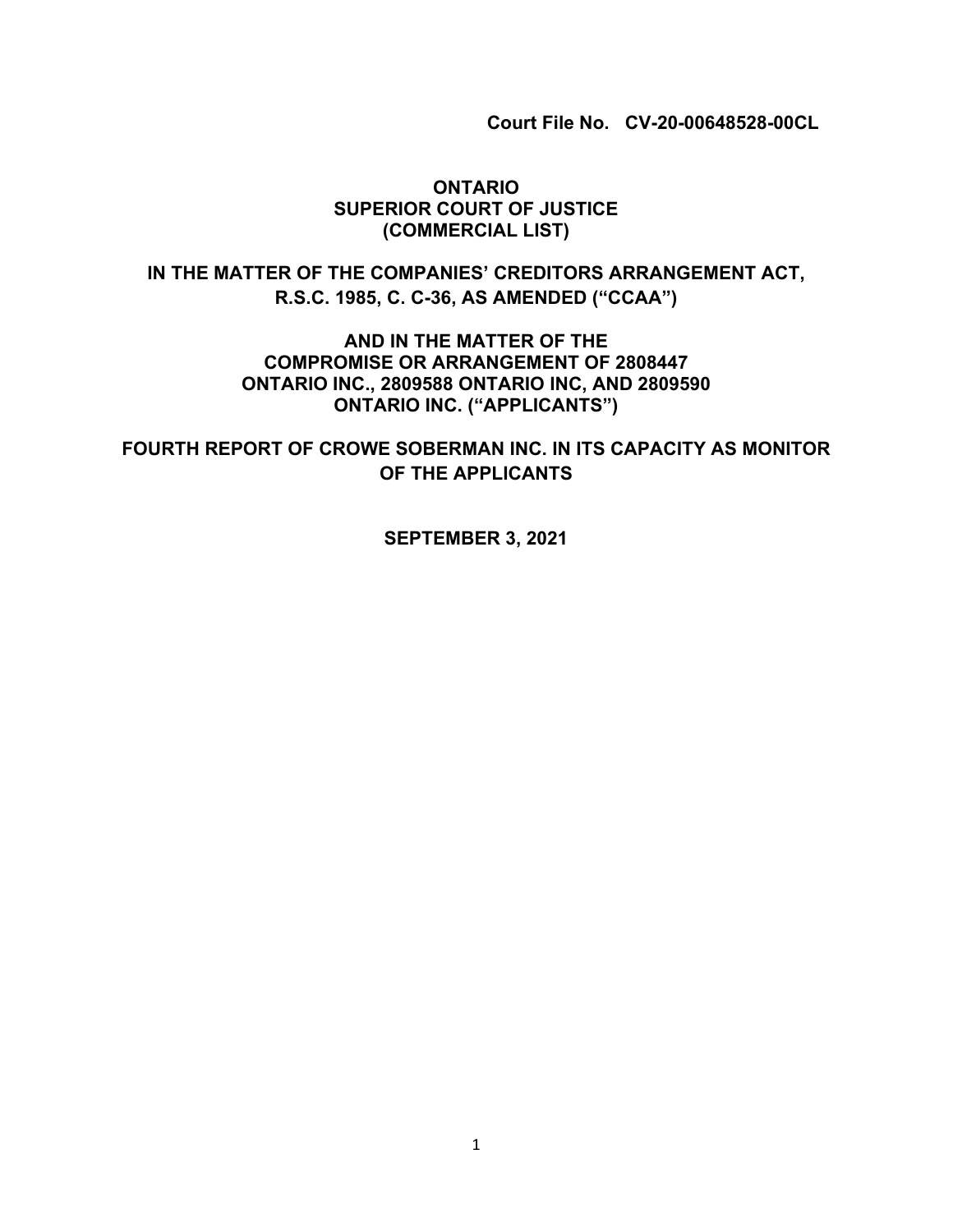# **Table of Contents**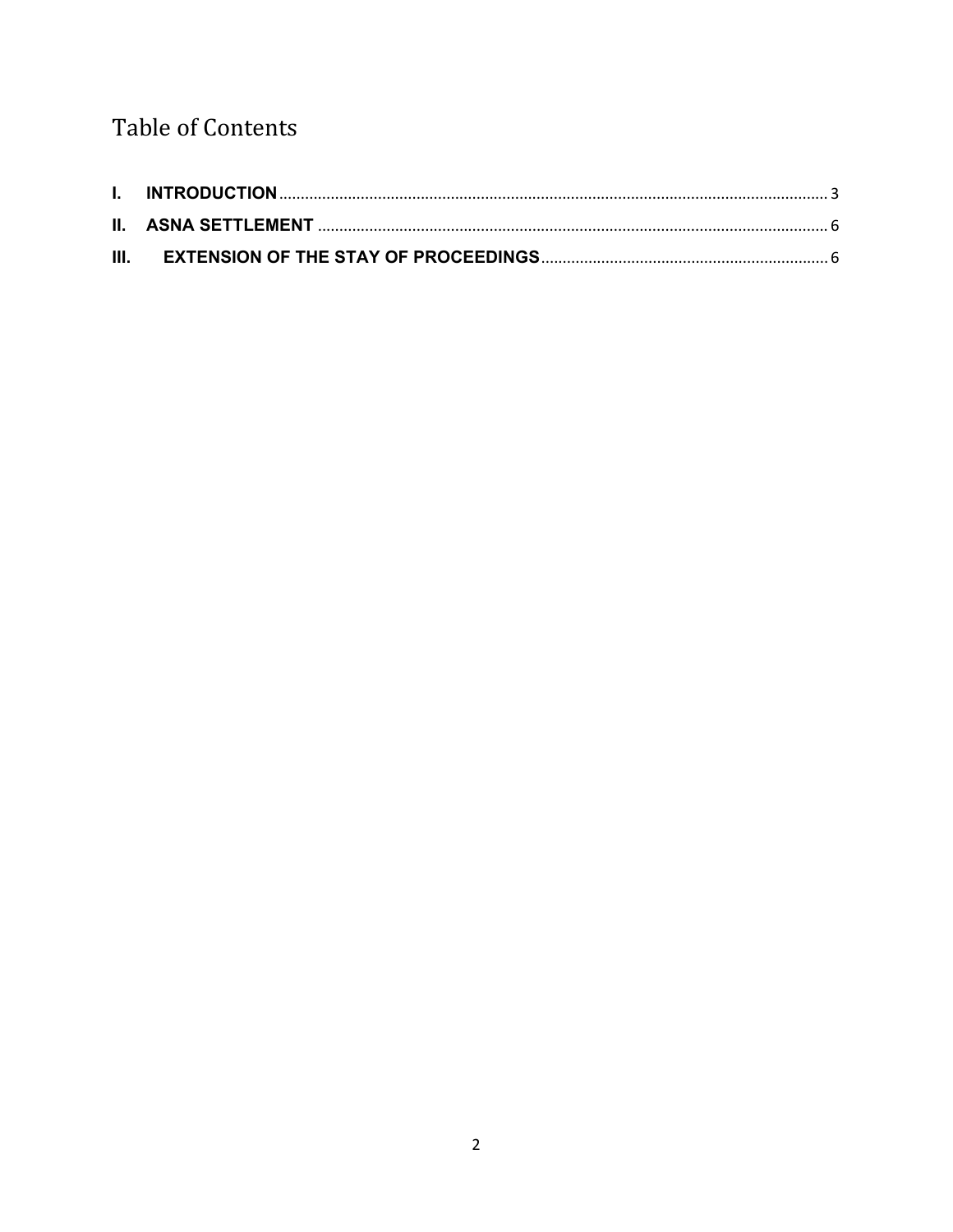**Court File No. CV-20-00648528-00CL**

### **ONTARIO SUPERIOR COURT OF JUSTICE (COMMERCIAL LIST)**

## **IN THE MATTER OF THE COMPANIES' CREDITORS ARRANGEMENT ACT, R.S.C. 1985, C. C-36, AS AMENDED ("CCAA")**

### **AND IN THE MATTER OF THE COMPROMISE OR ARRANGEMENT OF 2808447 ONTARIO INC., 2809588 ONTARIO INC, AND 2809590 ONTARIO INC. ("APPLICANTS")**

## **FOURTH REPORT OF CROWE SOBERMAN INC. IN ITS CAPACITY AS MONITOR OF THE APPLICANTS**

## **SEPTEMBER 3, 2021**

#### <span id="page-2-0"></span>**I. INTRODUCTION**

- 1. This report (the **"Fourth Report"**) is filed by Crowe Soberman Inc. (**"Crowe"**) in its capacity as monitor (the **"Monitor"**) of the Applicants under the CCAA.
- 2. Capitalized terms not defined in this Fourth Report have the meanings ascribed to them in the affidavit of Charlie Dahl sworn August 26, 2021 ("**Dahl Affidavit**") filed in connection with the Applicants' motion.
- 3. Prior to the commencement of these proceedings, on April 17 and April 20, 2020, JMX Contracting Inc., JMX Leasing Inc., BRND Properties Inc., and JMX National Inc. (the "**Original Applicants**") filed Notices of Intention to Make a Proposal under the Bankruptcy and Insolvency Act and Crowe was appointed as Proposal Trustee ("**NOI Proceedings**"). On September 29, 2020, the Court issued an order ("**Initial Order**"), among other things: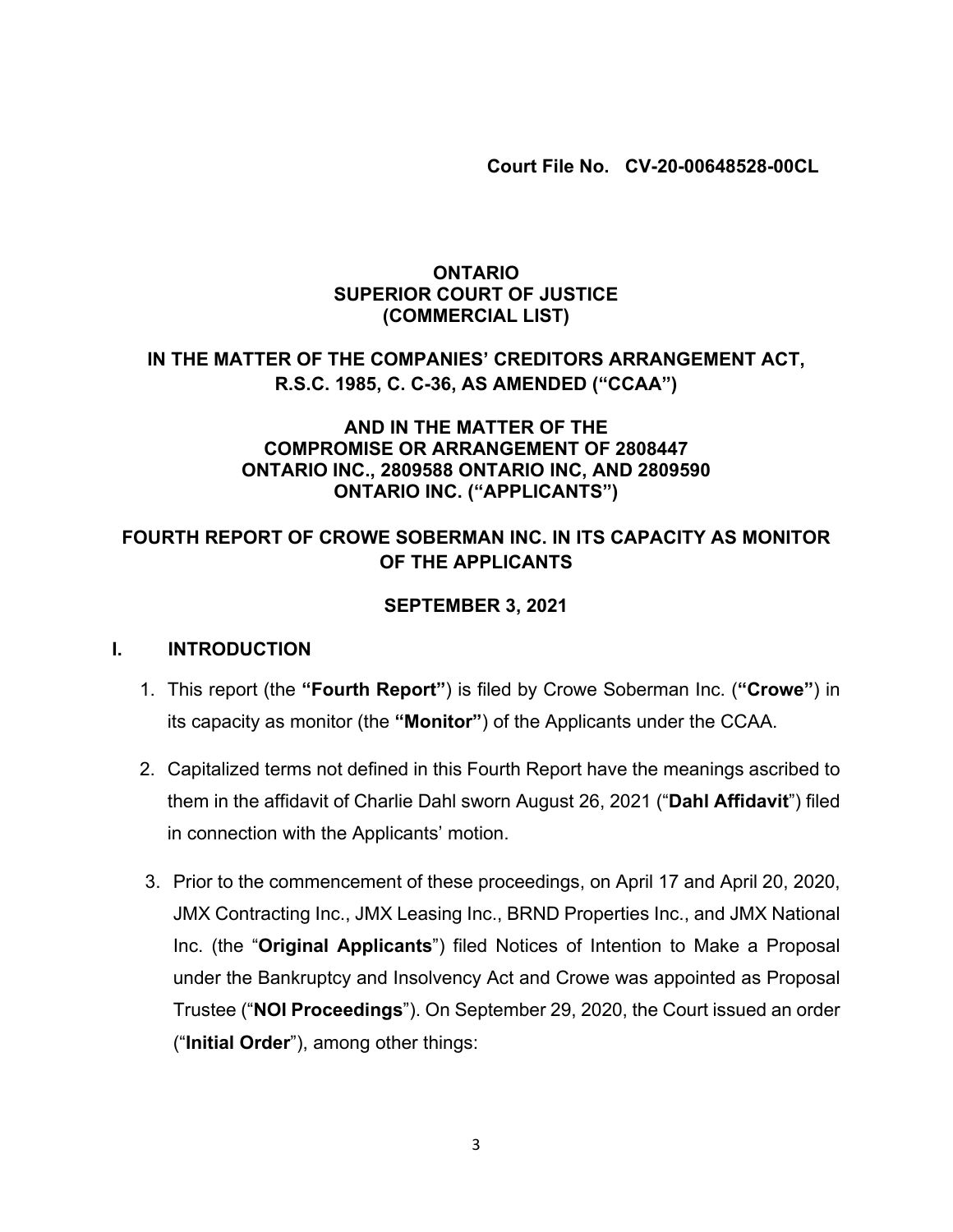- a. converting the NOI Proceedings into proceedings under the CCAA ("**CCAA Proceedings**") in order to allow time for the completion of the restructuring process initiated by the Original Applicants during the NOI Proceedings;
- b. approving the Stalking Horse Agreement (as defined in the Initial Order); and
- c. approving a stalking horse sale process conducted by the Monitor for the marketing and sale of the business and assets of the Applicants (the "**Sale Process**").
- 4. Following the Sale Process, on February 2, 2021, the Court issued an approval and vesting order and a reverse vesting order (collectively, the "**Vesting Orders**"), among other things:
	- a. vesting out of JMX Contracting Inc. ("**JMX Contracting**") and transferring to 2809588 Ontario Inc. ("**Residual Contracting**") all claims against JMX Contracting, other than the Assumed Liabilities, such that those claims shall no longer be obligations of JMX Contracting;
	- b. vesting in Residual Contracting all rights and benefits, including causes of action, of JMX Contracting in the CCDC17 Contract for 1400 Robson Empire Landmark Hotel Demolition dated October 23, 2017 (the "**ASNA Contract**") including, without limitation: the lien action commenced in British Columbia by JMX Contracting bearing Court File No. VLC-S-S-207196; JMX Contracting's right to receive progress payments pursuant to the ASNA Contract; and any actions, claims, rights or lawsuits of any nature whatsoever, whether against ASNA or any other party, arising out of or in connection with the ASNA Contract (collectively, the "**ASNA Claims**");
	- c. vesting in Residual Contracting all rights and benefits, including causes of action, of JMX Contracting in the Lambton Generating Station Demolition Agreement #RG00287132 with Ontario Power Generation ("**OPG**") dated July 10, 2020 (the "**OPG Contract**") including, without limitation: JMX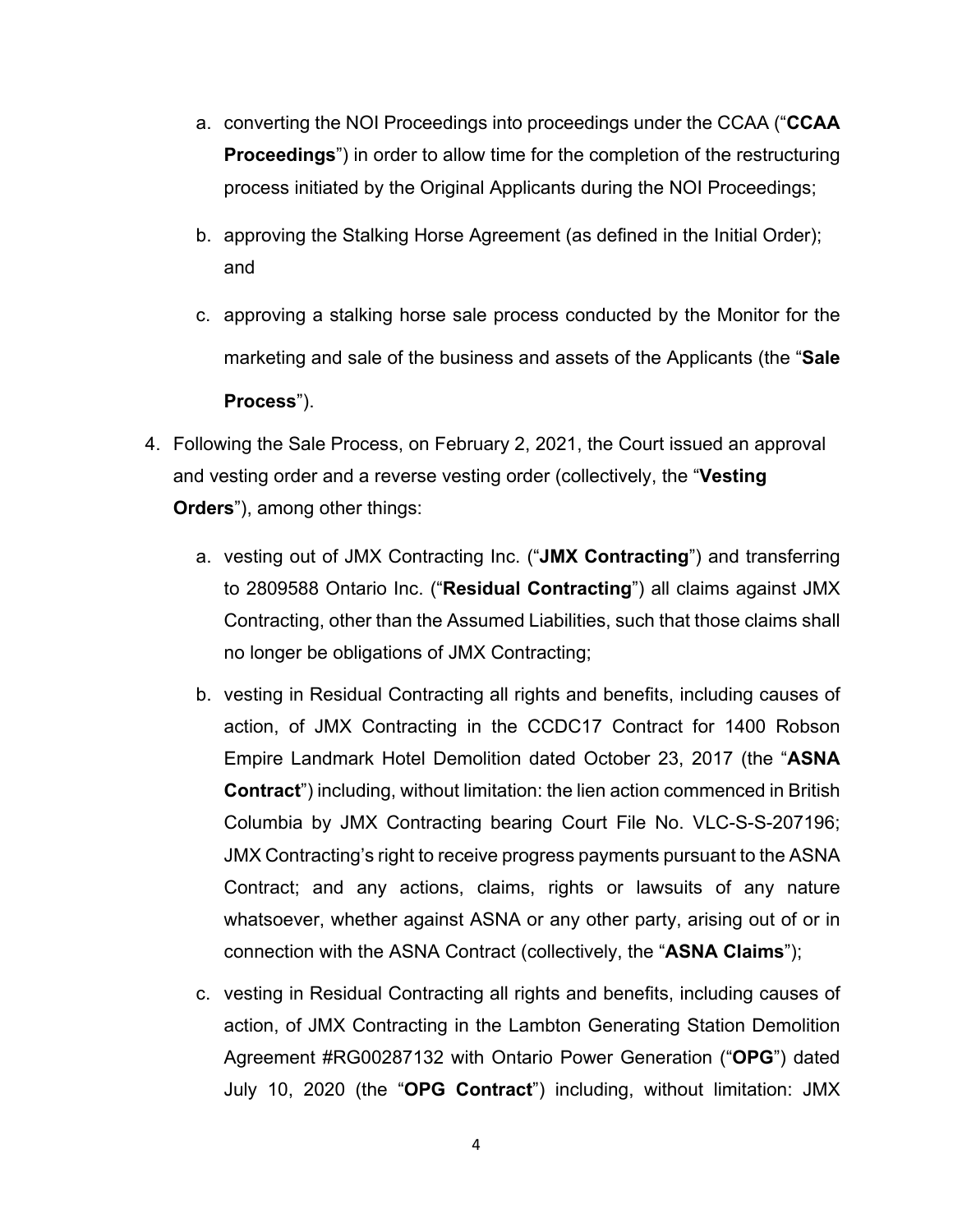Contracting's interest in amounts drawn down by OPG pursuant to a letter of credit provided by JMX Contracting; JMX Contracting's right to receive progress payments pursuant to the OPG Contract; and any actions, claims, rights or lawsuits of any nature whatsoever, whether against OPG or any other party, arising out of or in connection with the OPG Contract (collectively, the "**OPG Claims**");

- d. adding each of New ParentCo, Residual Leasing and Residual Contracting as Applicants in the CCAA Proceedings and adding such parties to the style of cause; and
- e. terminating the CCAA Proceedings in respect of, *inter alia*, JMX Contracting and JMX Leasing.
- 5. On February 22, 2021, the Monitor issued its certificate confirming that the sale transaction was complete.
- 6. The Applicants are the only remaining companies in these CCAA Proceedings, which now hold the non-assumed liabilities of the Original Applicants, including JMX Contracting, pursuant to the RV Order. The assets of the Applicants now consist only of the ASNA Claims and the OPG Claims.
- 7. On March 5, 2021, the Court issued a further Order, among other things, extending the stay of proceedings to September 8, 2021.
- 8. On April 5, 2021, the Applicants brought a motion for approval of a litigation funding agreement ("**LFA**") pursuant to which the purchaser under the stalking horse agreement ("**Purchaser**") would advance funding for Residual Contracting to advance an action (the "**OPG Action**") against Ontario Power Generation Inc. ("**OPG**") relating to work done by JMX Contracting on the demolition of the Lambton Generating Station. OPG brought a cross motion for payment of security for costs. The Court denied approval of the LFA.
- 9. The Monitor understands that on August 16, 2021, Residual Contracting executed a confidential, non-binding term sheet with a third-party, Omni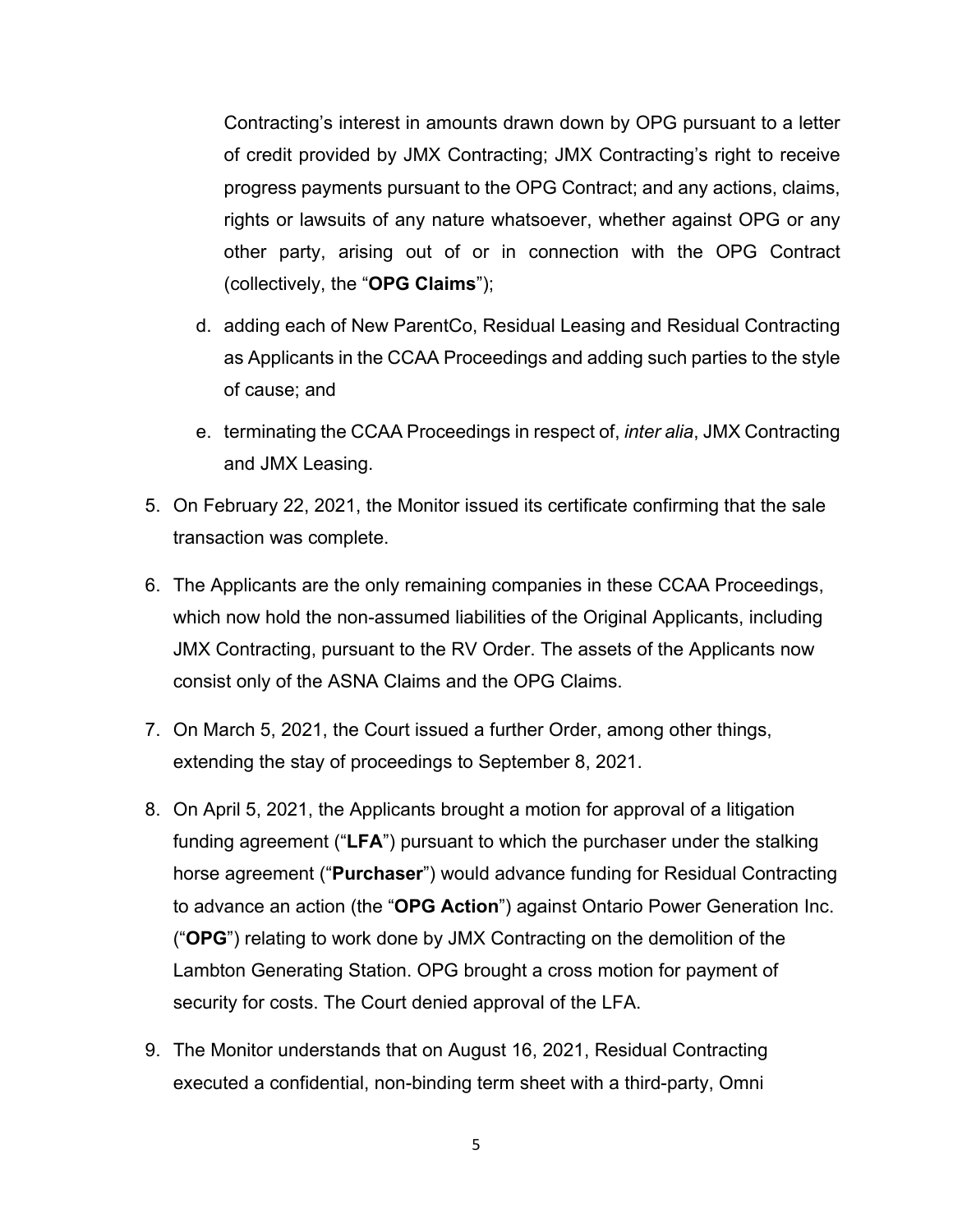Bridgeway Capital (Canada) Limited ("**Omni Bridgeway**"), to fund the OPG Action. The term sheet provides that Omni Bridgeway has a 60-day exclusivity period to conduct its due diligence before deciding if it wishes to enter into a formal litigation funding agreement with Residual Contracting. As the exclusivity period extends beyond the expiry of the current stay period, the Applicants are seeking a stay extension up to March 8, 2022 for the purpose of finalizing a litigation funding agreement and to have such agreement approved by this Court.

10.This Fourth Report has been prepared for the use of this Court and the Applicants' stakeholders as general information relating to the Applicants and to assist the Court in determining whether to grant the relief sought by the Applicants. Accordingly, the reader is cautioned that this Fourth Report may not be appropriate for any other purpose.

#### <span id="page-5-0"></span>**II. ASNA SETTLEMENT**

11.Lawyers for ASNA and the Monitor, in consultation with the lawyers for Residual Contracting, have reached an agreement in principle to settle the ASNA Claim, subject to Court approval. The lawyers for ASNA are currently preparing the draft settlement documentation. Once finalized, the Monitor or Residual Contracting will bring a motion to the Court for approval of the settlement.

#### <span id="page-5-1"></span>**III. EXTENSION OF THE STAY OF PROCEEDINGS**

- 12.The Applicants are seeking an extension of the stay of proceedings in order to enter into and seek court approval of a litigation funding agreement in respect of the OPG Action and finalize the ASNA settlement.
- 13.The Applicants have no means to advance the OPG Action and generate any recovery for Residual Contracting's creditors without litigation funding.
- 14.The Applicants have no ongoing operating costs during the requested stay period, other than professional costs, which are current and are being funded by the Purchaser. The Applicants have acted and continue to act in good faith in respect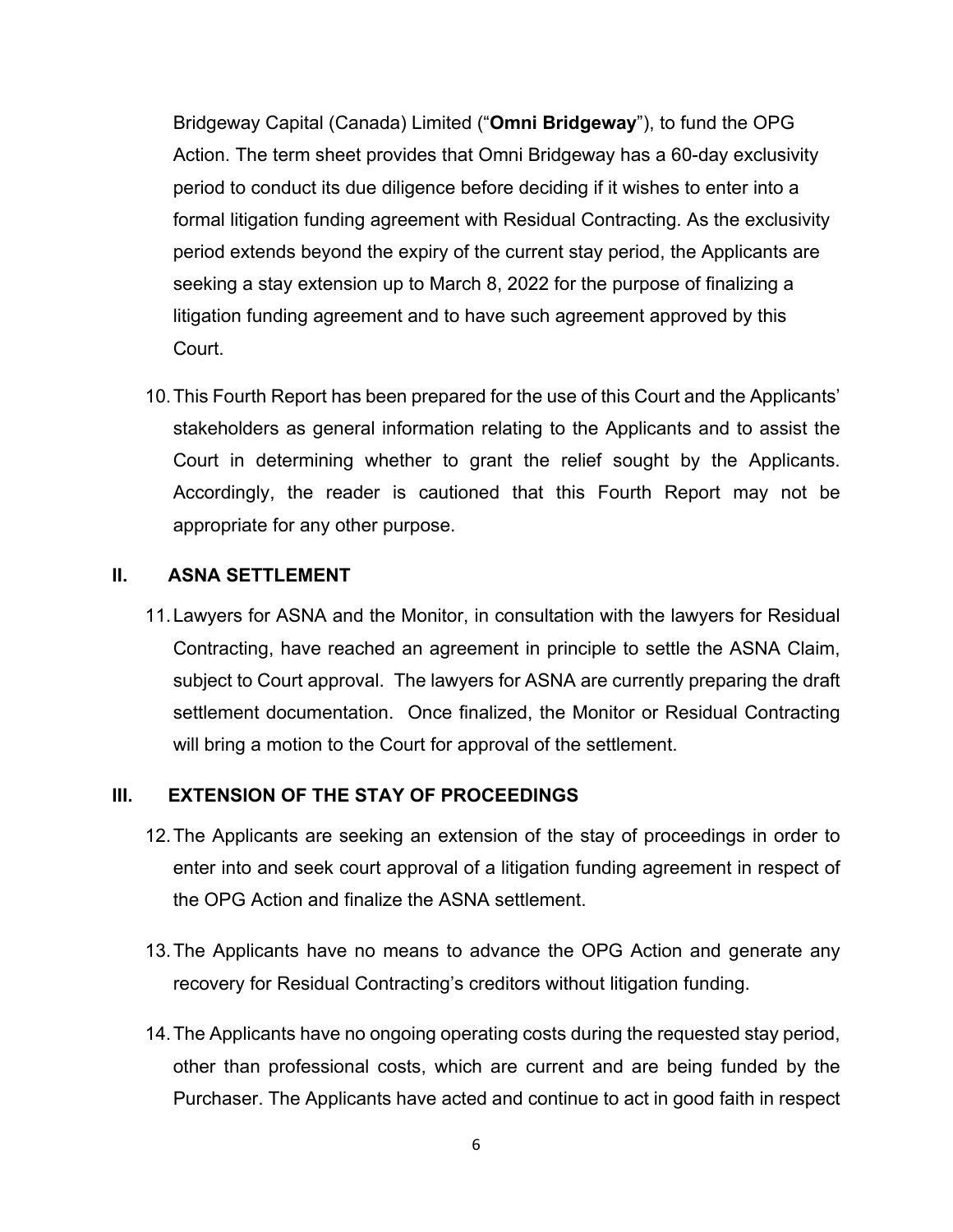of all matters relating to the CCAA Proceedings and no creditors are materially prejudiced by the extension of the stay period.

15.Based on the foregoing, the Monitor supports an extension of the stay of proceedings up to and including March 8, 2022 as requested by the Applicants.

All of which is respectfully submitted this 3<sup>rd</sup> day of September, 2021.

## **CROWE SOBERMAN INC.**

In its capacity as Monitor in the CCAA Proceedings of The JMX Group and in no other capacity